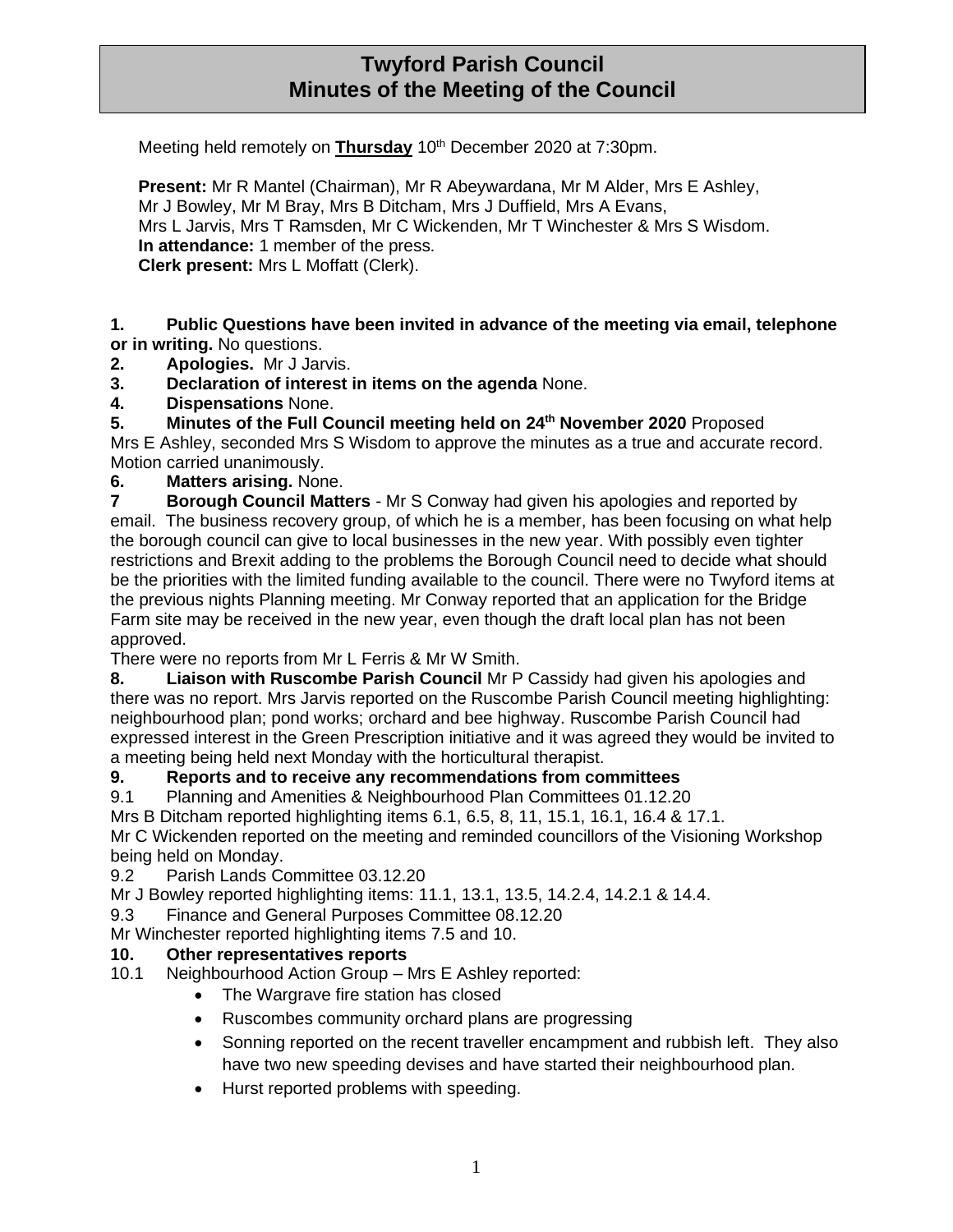10.2 WDALC 25.11.20 – Mr R Mantel reported that the meeting was inquorate and has been rescheduled for the end of January.

10.3 Twyford Together AGM 07.12.20 – Mrs B Ditcham reported that the officers remain the same. Mr Gordon Holmes is to stay on as secretary.

## **11. Community Resilience program**

11.1 Twyforward Arts and Crafts festival 2020 – Mr R Abeywardana reported that photos of the Christmas tree decorating and tree planting will be added to the Twyforward page.

**12. Communication & liaison with other groups within the Parish** - no report.

# **13. Clerk's report**

13.1 WBC hospitality webinar 01.12.20 – noted.

The tree works highlighted in the tree risk assessment have all been completed with the exception of the Stanlake highways works. The new gates have been installed at Stanlake Meadow – there were a few teething problems and the hinges on the main gate have been replaced.

The **Twyford Covid-19 support group** are continuing to support residents locally and have 7 residents that they have continued to help since the first lockdown. They are carrying out a review of their donations and costs. Expenditure has included food donations and their mobile phone costs.

The **BIG tree planting event** held on Saturday was very successful. Over 75 trees were planted in Stanlake Meadow. Residents welcomed the opportunity to purchase and plant their own trees and there was good community spirit. Thank you to the Councillors that attended; Ro Abeywardana; Liz Ashley; Malcolm Bray; Jo Duffield; John Jarvis; Lesley Jarvis; Teresa Ramsden & Sue Wisdom. All councillors ended up planting at least one tree. Particular thanks to Malcolm Bray, Teresa Ramsden and the Assistant Clerk who were there from start to finish. Enquiries have been received from residents interested in getting involved in a future tree planting event. The Parish Lands committee will consider if that might happen - it would be a super idea given that this years event had to be scaled down. It had originally been planned to have speakers on environmental matters and demonstrations on making bird boxes and bug hotels etc.

More thanks to the Councillors who were up at 8am on a cold Sunday morning to help decorate the village **Christmas Trees.** Both are now lit up and making the village look very festive.

A request from **TRIP** has been received asking for the Parish Council to become an ally and make a Surfers against Sewage plastic free pledge. The Parish Council need to commit to (1) work to remove at least 3 single use plastic items from our day to day activities (2) commit to include the SAG stance on single use plastic in communications (3) raise awareness and support plastic free initiatives in the community. The Council made a commitment to support the initiative last year and it was proposed by Mrs B Ditcham, seconded Mrs T Ramsden that the Council formally become a Surfers against Sewage TRIP ally. Motion carried unanimously.

Reflecting on the success of the responses with the Neighbourhood Plan and the willingness of the community to get involved with the tree planting it is clear that residents are keen to engage with the Council. It was reported to the Finance committee that some of the Twyford Parish Council facebook posts are reaching audiences of up to 2500. In view of the action planning being delayed could the Council to give thought about **community engagement?** Review how the Council communicate with our residents and how we can be more approachable and gain the views of our residents? Is this something at the Council might like to develop? It was agreed that the committees will give consideration to a Community Engagement policy and return to the next Full Council meeting with proposals.

- **14. Items to be discussed at the next meeting** none.
- **15. Correspondence (in Councillor one drive folder):**
- 15.1 WDALC minutes and agenda 25.11.20. Noted.
- 15.2 RPC agenda and November minutes 26.11.20. Noted.